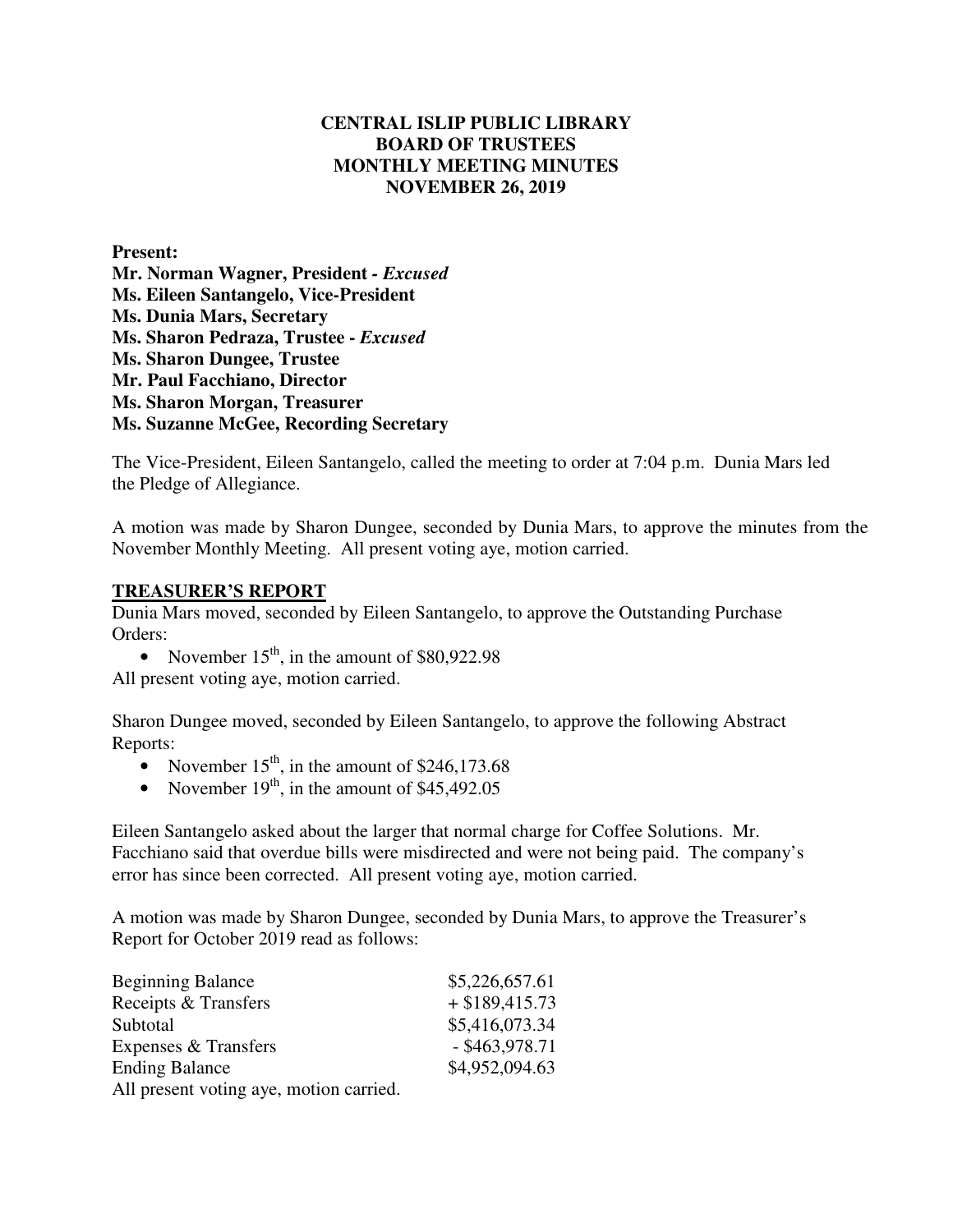Sharon Dungee moved, seconded by Dunia Mars, to approve the following payroll distributions:

- October  $4^{\text{th}}$ , in the amount of \$62,431.36
- October  $18^{th}$ , in the amount of \$61,738.06

All present voting aye, motion carried.

## **DIRECTOR'S REPORT**

Mr. Facchiano conducted meetings with staff as well as met with Margarita Espada.

The Director also had a meeting with Phil Voigt regarding the Snowflake Lighting on Wednesday, December 4<sup>th</sup>. He will be providing students to perform musical numbers.

There was a meeting with staff and RightNow! marketing to encourage them to use social media to promote programs.

## **BUILDINGS & GROUNDS**

The library received SED approval on the electrical project, which can now move ahead into a bidding phase.

AR Kropp finished the staff room furnishings.

The video was located for a car that was broken into; however, no report has been filed with the 3<sup>rd</sup> precinct. Trustee Dungee asked that the exterior of the building be patrolled intermittently.

### **OPERATIONS**

The Director advised the Board that Trustee Dungee is on the TD Bank accounts.

An insurance audit regarding worker's compensation is complete.

SCLS has distributed their budget projections; the Live-brary product download cost will increase from \$29,318 for 2019, to \$33,227 reflecting an increase in use.

Fees have been modestly raised by TD Bank.

### **PERSONNEL**

The library would like to hire Michaela Carrillo and Adam Zoffranieri as Library Trainees, at an hourly rate of \$16.47.

# **PROGRAMS & A.V. ROOM REQUESTS**

The library received a request from a Kwanzaa Program for promotional items, however the Board has said no to similar projects. The Director suggested the library could provide a modest giveaway item.

Trustee Santangelo noticed there were some adult programs that did not have many attendees, resulting in a higher that usual average cost per patron.